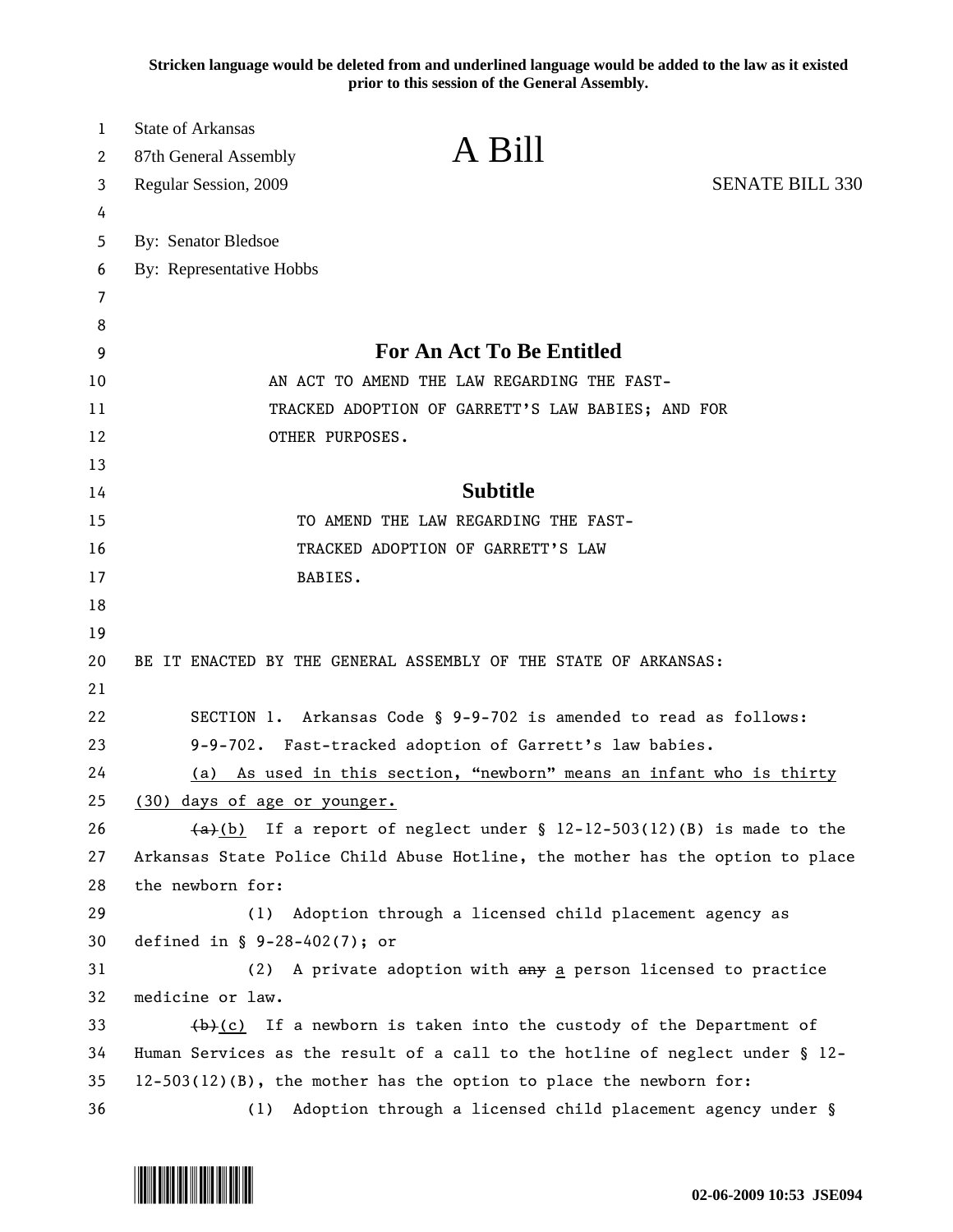1 9-28-402(7); or 2 (2) A private adoption with  $\frac{1}{2}$  a person licensed to practice 3 medicine or law. 4 (d)(1) If the proposed adoptive family has not completed the adoptive 5 home study process, including the required criminal background check, the 6 newborn shall be placed in the custody of the department or shall remain in 7 the custody of the department until the required home study and criminal 8 background checks are completed on the proposed adoptive parents. 9 (2) If the newborn is in the custody of the department, an order 10 transferring custody to the proposed adoptive parents is required before the 11 newborn is placed in the home of the proposed adoptive parents. 12 (3) If the newborn is in the custody of the department, any 13 petition for adoption shall be filed in the open dependency-neglect case. 14 (4) The adoption shall be granted only if the proposed adoptive 15 placement is in the best interests of the newborn. 16 (e)(1)(A) If the mother wishes for a relative to adopt her newborn, 17 the newborn shall be placed in the custody of the department unless the 18 relative has a completed approved adoptive home study at the time placement 19 is needed. 20 (B) If a home study has not been completed on the 21 relative, the department shall complete an adoptive home study on the 22 proposed relative if the proposed relative is an appropriate placement for 23 the newborn. 24 (C) The home study on the relative cannot be waived. 25 (2) The adoption by a relative of the newborn shall be denied 26 unless: 27 (A) The proposed relative adoptive parents have an 28 approved adoptive home study or the department approves the proposed relative 29 adoptive parents to adopt under state law on adoption, child welfare agency 30 licensing law and regulations, and department policy and procedures; 31 (B) The court determines the proposed relative adoptive 32 parents have the capacity and willingness to abide by orders regarding care, 33 supervision, and custody so that child protection will not be an issue if the 34 adoption is granted; and 35 (C) The court enters an order describing the level of 36 contact, if any, which is permitted to occur between the birth parent and the

**SB330**